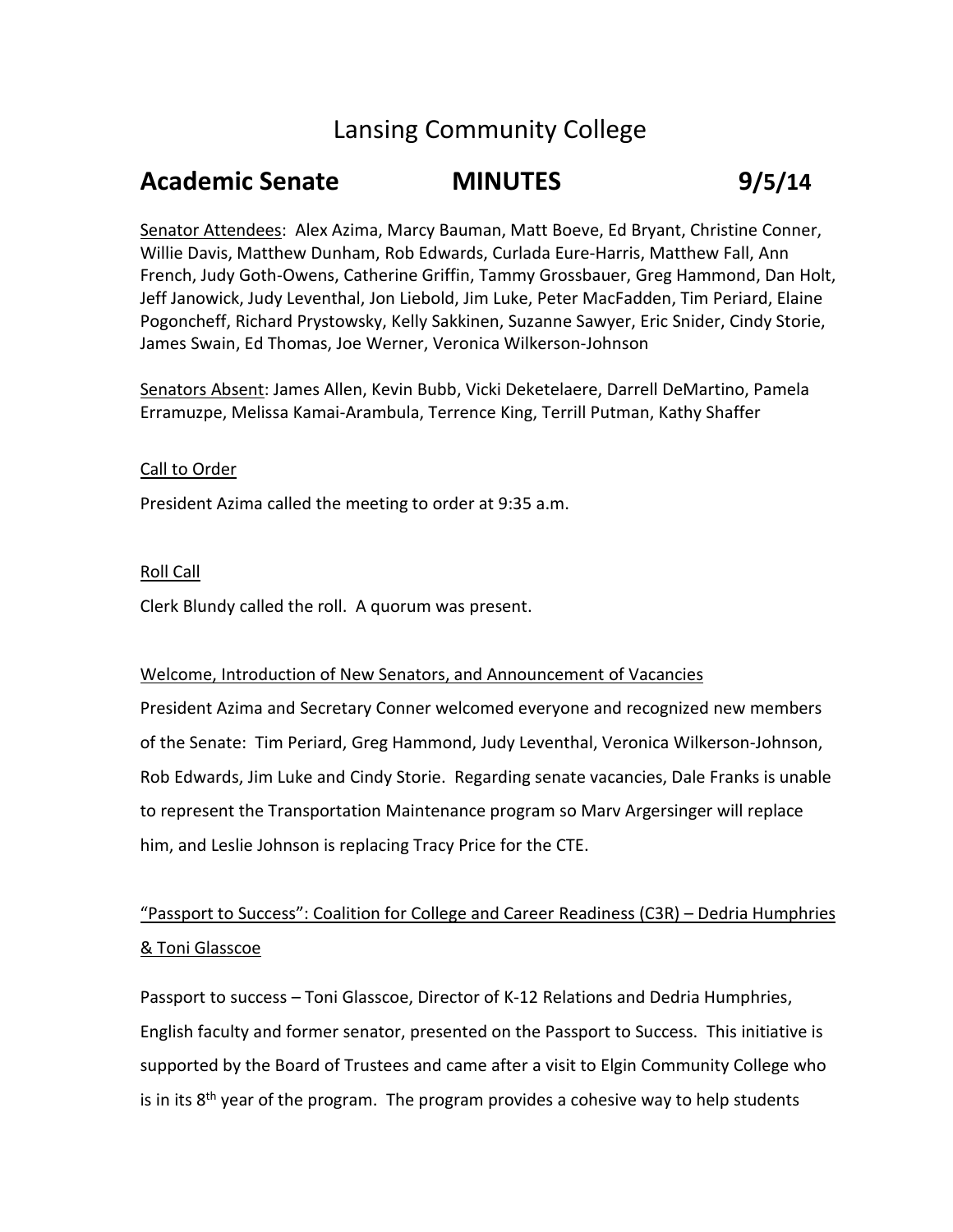transition into college from high school in the areas of reading, writing and math, so they are better prepared. A folder of information was distributed to senators to learn more about the program and it included cards for senators to share with colleagues. There will be a kickoff event at West Campus on October 13 at 5:30 p.m. to rollout this program to LCC, the community, businesses, and K-12 school districts. Please share this information with your departments and faculty colleagues.

#### Approval of Minutes

President Azima asked if there were any additions/corrections/deletions to the minutes of the May 2, 2014 meeting. The minutes were approved as distributed.

Public Comments (also permitted during the meeting with the approval of the Senate) Due to the large agenda, there was no time for public. Please forward any comments to President Azima via email at [alex@lcc.edu.](mailto:alex@lcc.edu)

#### President's Report

President Azima indicated Paul Jurczak has agreed to chair an Ad Hoc committee on hiring equivalency and qualifications to recommend some guidelines for the approval of the Senate and Provost.

President Azima recognized the chairs of the 7 AQIP standing committees, who met this morning before the Senate. Six of the committees are aligned with Strategic Plan Areas of Strategic Focus. The 7<sup>th</sup> and newest committee, AQIP Planning Committee, will coordinate inter-committee work. It is chaired by Jim Luke and includes Vicki Deketelaere and Matt Fall. Chairs of the other committees are:

- Elaine Pogoncheff, Leadership Culture, and Communication
- Terrence King, Community Engagement
- Christine Conner, Student Success
- Cindy Storie, Resource Management and Fiscal Responsibility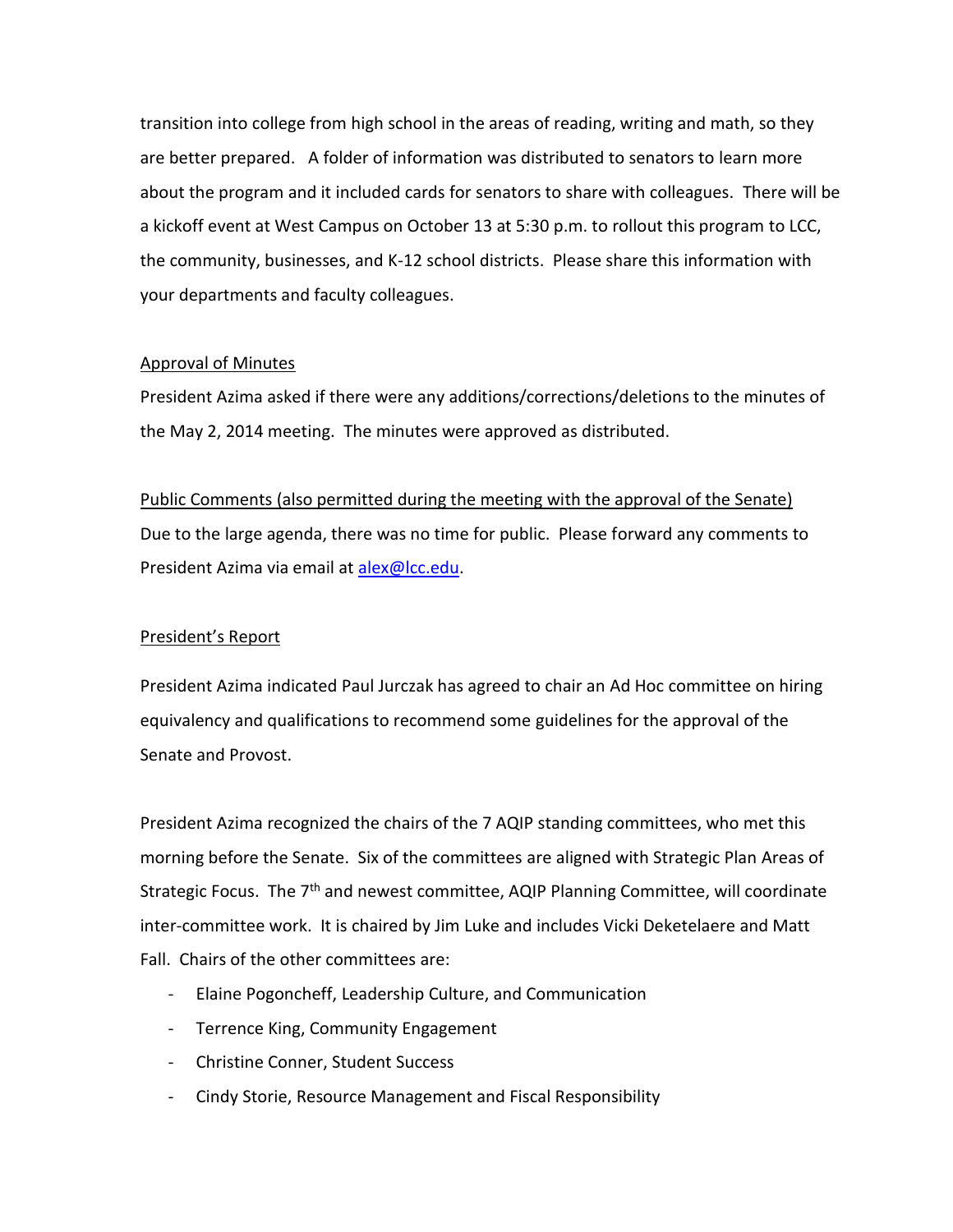- Dan Holt, Learning
- Jeff Janowick, Competitiveness and Innovation

#### Provost's Report

a. Operation 100% - Dr. Prystowsky introduced this topic at the Fall Kickoff in Dart and indicated more information will be forthcoming. A college-wide steering committee is being created that will oversee the project and provide a link all around for those doing the work. There will be faculty representation on the committee and he stressed the need for active engagement from the faculty. Dr. Prystowsky will work with President Azima for faculty recommendations for the steering committee.

The two major goals of Operation 100% are:

1) Course level – 100% success in retention and successful completion by year 3 of implementation. An intensive intake process will allow us to understand risk factors and provide the support a student needs to be successful. Early alert by week 4 is too late.

2) 6 year mark – 100% success in degree, certificate or transfer completion. We need to have an intensive intake process to carefully track the student so we know their goals up front and help them to be successful until they meet their goal. The idea is if the student starts to veer from their goal/path, the student will be stopped and a process will be in place to get them back on track. Financial aid is a factor for students if they register for a class that is not on their path.

Plans of study – Vicki Deketelaere has committed, by the end of this semester, to have 2 year plans of study for all the programs LCC has. This will help to start planning a 2 year schedule which will involve guaranteed scheduling/class offerings for students. For example, if a welding student is on track and is supposed to take course X in the spring, there will be a section of that course for the student. We will develop other plans for part-time students, but initially, this will be for FT students. The schedule will be student demand driven.

b. Online Learning Report – The Online Education Report from Kathleen Kinney is available on the Provost's all-public workspace at [O:\Exec-Public\Provost-Office-](file://fleetwood/lcc-all-public/Exec-Public/Provost-Office-Public/Provosts-Office-Public)[Public\Provosts-Office-Public.](file://fleetwood/lcc-all-public/Exec-Public/Provost-Office-Public/Provosts-Office-Public) Dr. Prystowsky reminded folks this is a consultant's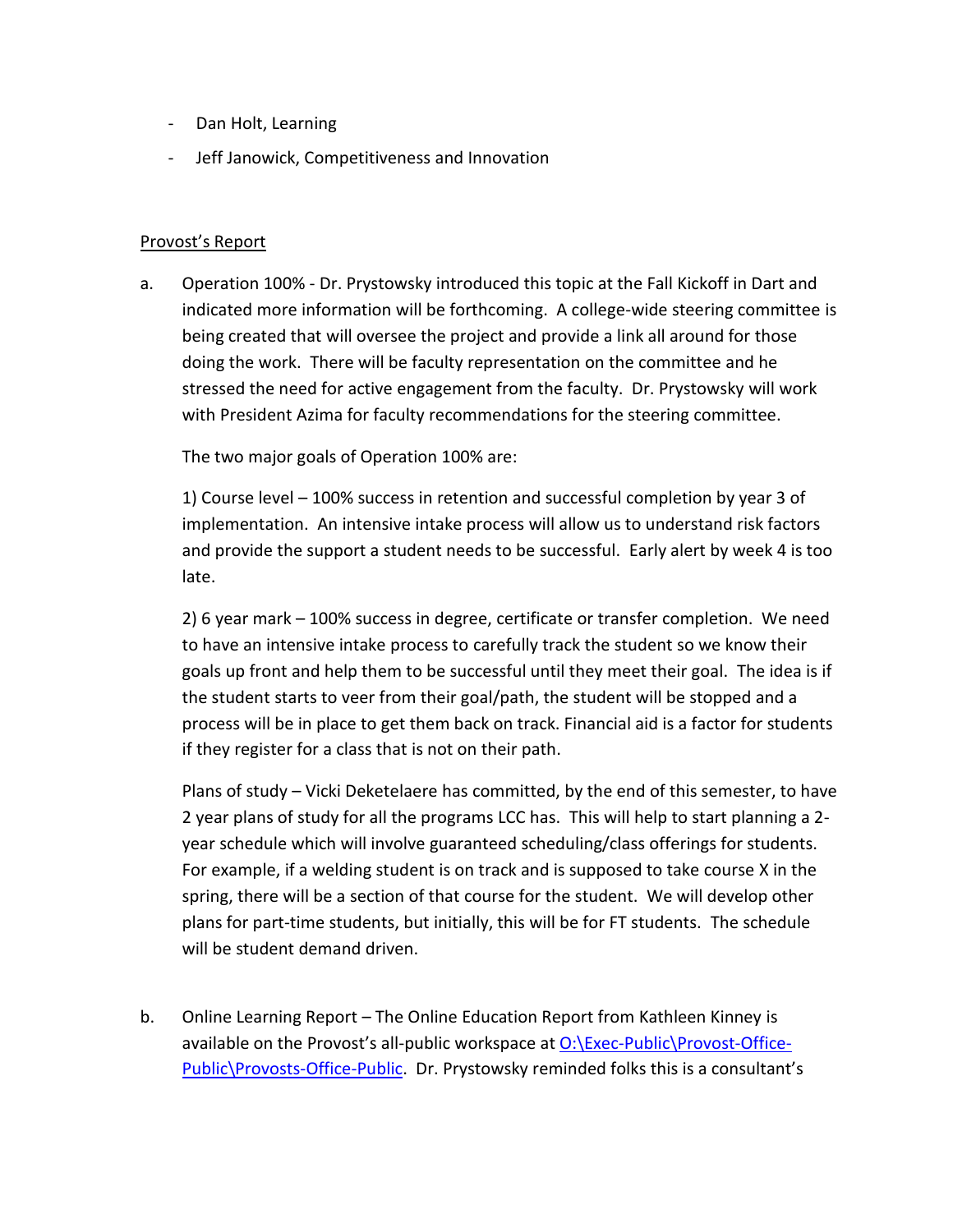report. He indicated there will be a small team established to review the report and make recommendations.

- c. PQIP Reports Jim Luke indicated phase one has been completed. A second pilot group is underway this semester. The two groups will be meeting soon to share information of what worked and didn't work for the first pilot group. More information will be provided at a later date.
	- d. Publishing the Operating Plans and Professional Activities and Duties In an effort to be transparent, division operating plans will be available to view on Sharepoint (accessed through MyLCC). Please contact your division office on where and when these reports can be accessed.

### Action Items – None at this time

#### Discussion Items

- a. Questionnaire for Senators to indicate committees they are working on Christine Conner she passed out a survey (for senators and guests) for volunteer/committee opportunities. It is also posted on D2L and has been emailed to Senators. Please return the survey to Christine before the next Senate meeting. We want to find out what everyone is working on so we can streamline and work in a forward motion with no duplication. Email [Conne4@lcc.edu](mailto:Conne4@lcc.edu) if you want her to send you a copy. Please share with your departments and colleagues.
- b. Survey of Employee Engagement (SEE) Matt Fall there was an email sent to senators last week to let people know there is a survey coming out. It will be sent from a third party email on Monday, so watch for this email. Check your spam folder. This survey is confidential so please be candid with your responses.
- c. One Book #OneLCC Susan Murphy, reference Librarian, indicated this is a new program, a community read experience. It involves a series of events along with the book reading. This allows students to be engaged and actively participate in being a college student. The book is *The Immortal Life of Henrietta Lacks*. There will be two major events associated with this book  $-1$ ) a kickoff event, which will be on Tuesday,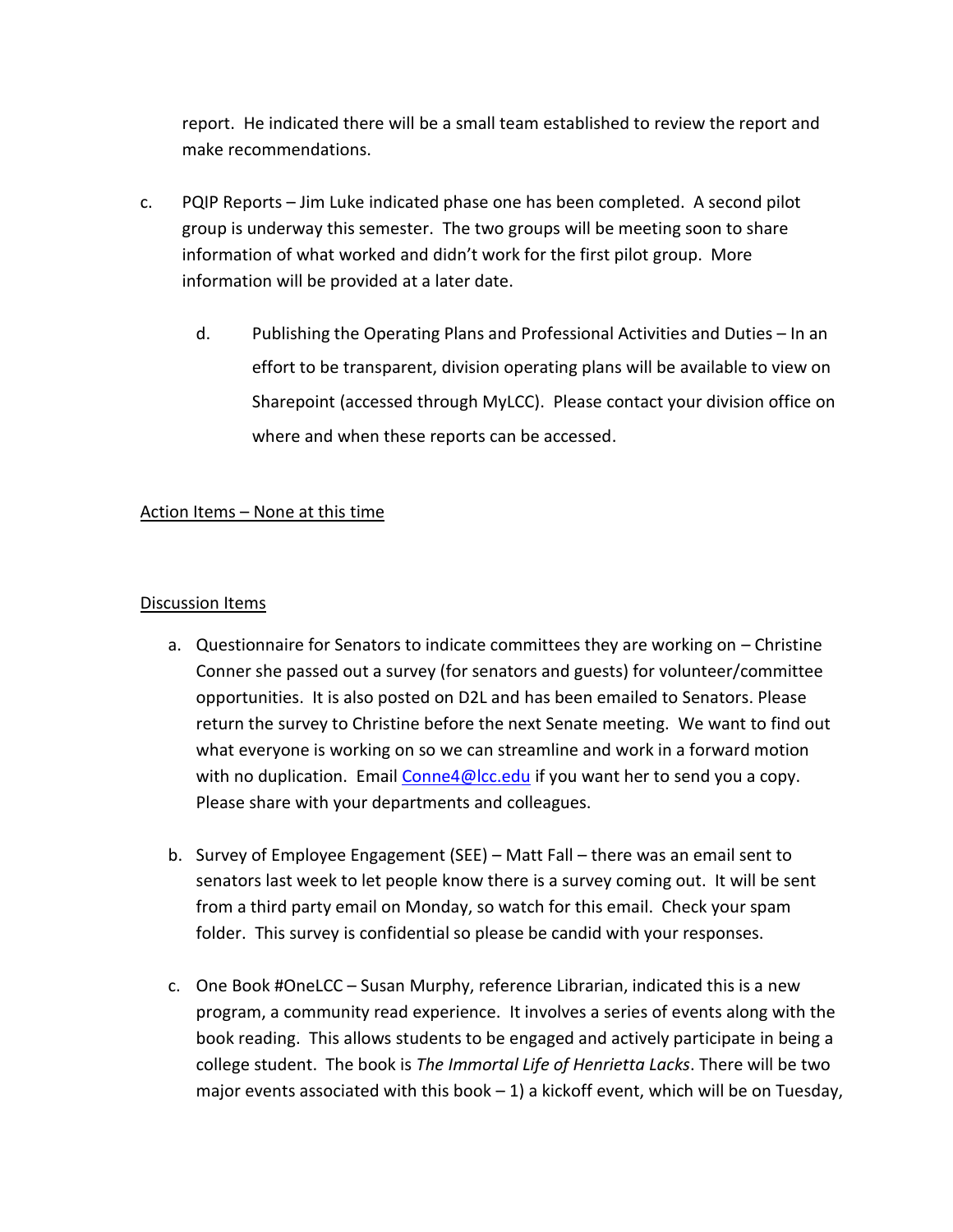9/23/14, and 2) a campus visit from members of the Lacks family in April 2015. All students in SDEV 101 will be required to read the book. The library website has more information at [http://www.lcc.edu/library/about/events/onebook/.](http://www.lcc.edu/library/about/events/onebook/) Susan encouraged faculty to incorporate this book into their class, even parts of the book, and to please let her know how you are using the book so they can post the information on their website. Susan's email is [murphs12@lcc.edu.](mailto:murphs12@lcc.edu)

- d. Feedback regarding the new Late Enrollment process Please email your thoughts to President Azima on what worked or didn't work and he will share this information with the Provost.
- e. Celebrating 50th Anniversary of the Civil Rights Movement This item will be delayed until the next Senate meeting.
- f. Outline of Committees & Action Project Process Christine Conner & Jim Luke
	- Jim Luke gave some observations as a member of strategic plan steering committee: Now that we have 6 co-committees, aligned with the 6 major pieces of strategic plan, we've accomplished much. We now have faculty on the committees. There have been struggles with task/role clarity issues. Other committees have been formed, Curriculum, Global, ATD, G2C, C3R, Technology across the Curriculum, Textbook Policy Committee, etc. There are so many committees and we are trying to get a grasp on what is out there and the role of each committee – this is why the survey sent by Christine Conner is so important.
	- Systems portfolio feedback from the Higher Learning Commission (HLC). A team from LCC is participating in a Strategy Forum meeting in October so more information will be coming. The feedback can largely be defined as "we do a whole lot, but we don't define our processes." The proposal, which needs to be refined, is that the six strategic plan committees, be considered the primary steering committee on issues. Rather than start new committees, they should go through these six committees, who can in turn, create subproject teams as needed that have a clearly defined goal with a target deadline.

Please see the attachment Senator Luke sent yesterday via email. It includes information about HLC on what we need to report to them. We don't need evidence of "good stuff," we need detailed information on the process, the results, and plans to improve our processes.